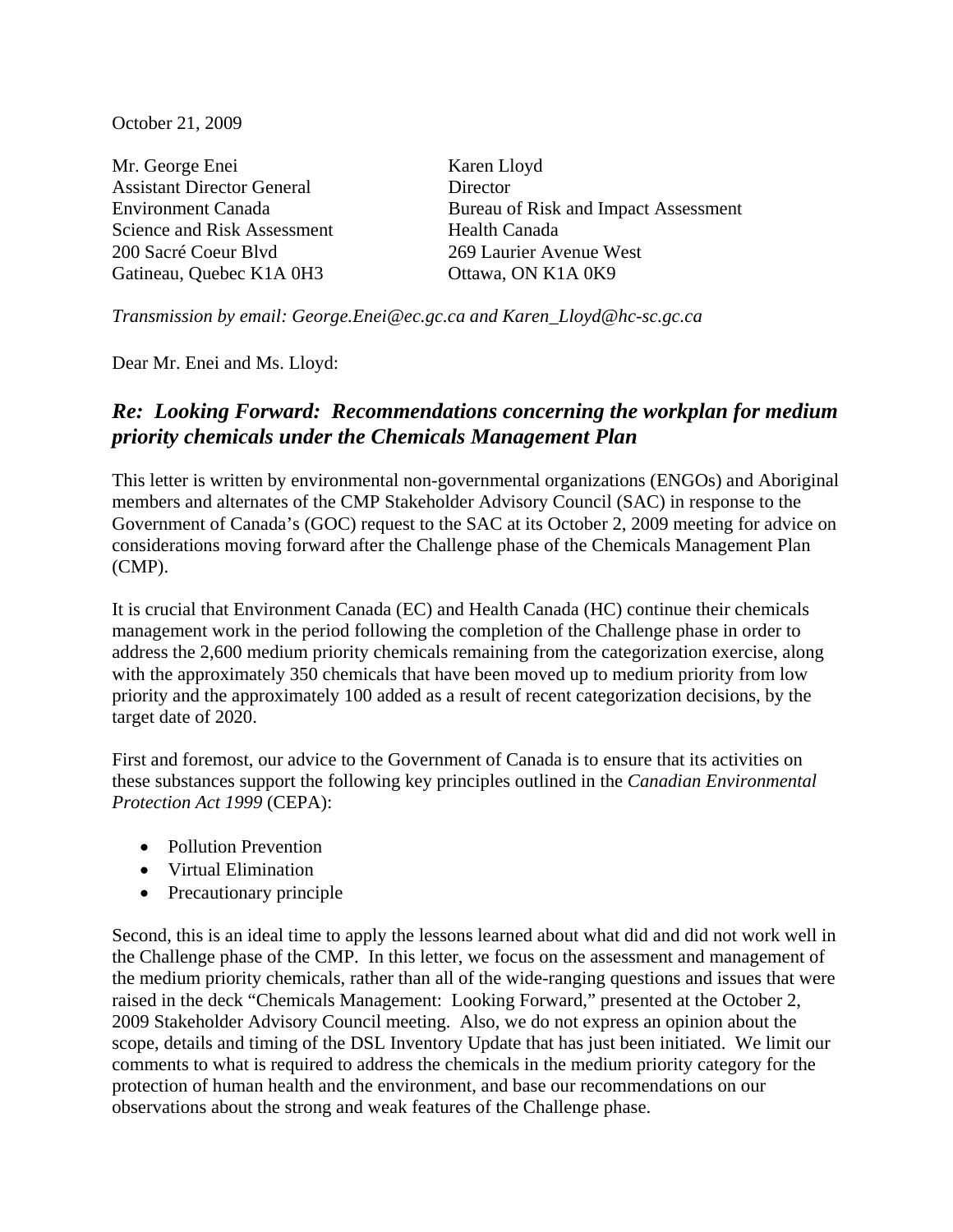Overall, we seek to support a government plan on medium priority chemicals that:

- is committed to substantial reduction and elimination strategies to effectively protect human health and the environment;
- increases accountability of manufacturers, producers, releasers and sellers of targeted substances;
- addresses substantial data gaps, in particular toxicity data for targeted health endpoints and impacts to vulnerable populations (i.e., children, workers, Aboriginal communities, such as Inuit communities, and people with chemical sensitivities);
- promotes transparency and effective public engagement; and
- uses its full authority under CEPA to achieve the above.

## **1. Workplan**

We recommend that the government develop a comprehensive workplan with specified timelines to address and report on activities to be undertaken on all medium priority chemicals.

All medium priority chemicals may be capable of being toxic, since the evidence gathered during the categorization process outlined that they all meet specific hazard and exposure criteria for inclusion in this category. Therefore, a workplan is required to assess and manage the full suite of the approximately 3,100 chemicals referred to above, by the target date of 2020, as supported by the international policy framework, Strategic Approach to International Chemicals Management (SAICM). This is also in keeping with statements made by government in various presentations on the CMP. The workplan should outline:

- government objectives for management of chemicals, including elimination and reduction;
- specific timelines for the submission of new data by industry, including toxicological data (see below);
- timelines for the completion of assessments; and
- timelines for the implementation of management regimes as required for all chemicals in this group.

#### **2. Goals for elimination and reduction of specific chemicals**

For the purposes of protecting Canadians and the environment, we propose the following goals:

- The government should seek to phase out chemicals that are carcinogenic, reproductive, developmental, endocrine disruption or neurodevelopmental toxicants by 2020, with a 75% reduction by 2015.
- For chemicals that are persistent or bioaccumulative and inherently toxic, the government should seek a reduction of 90% by 2020*,* with an interim goal of 75% reduction by 2015.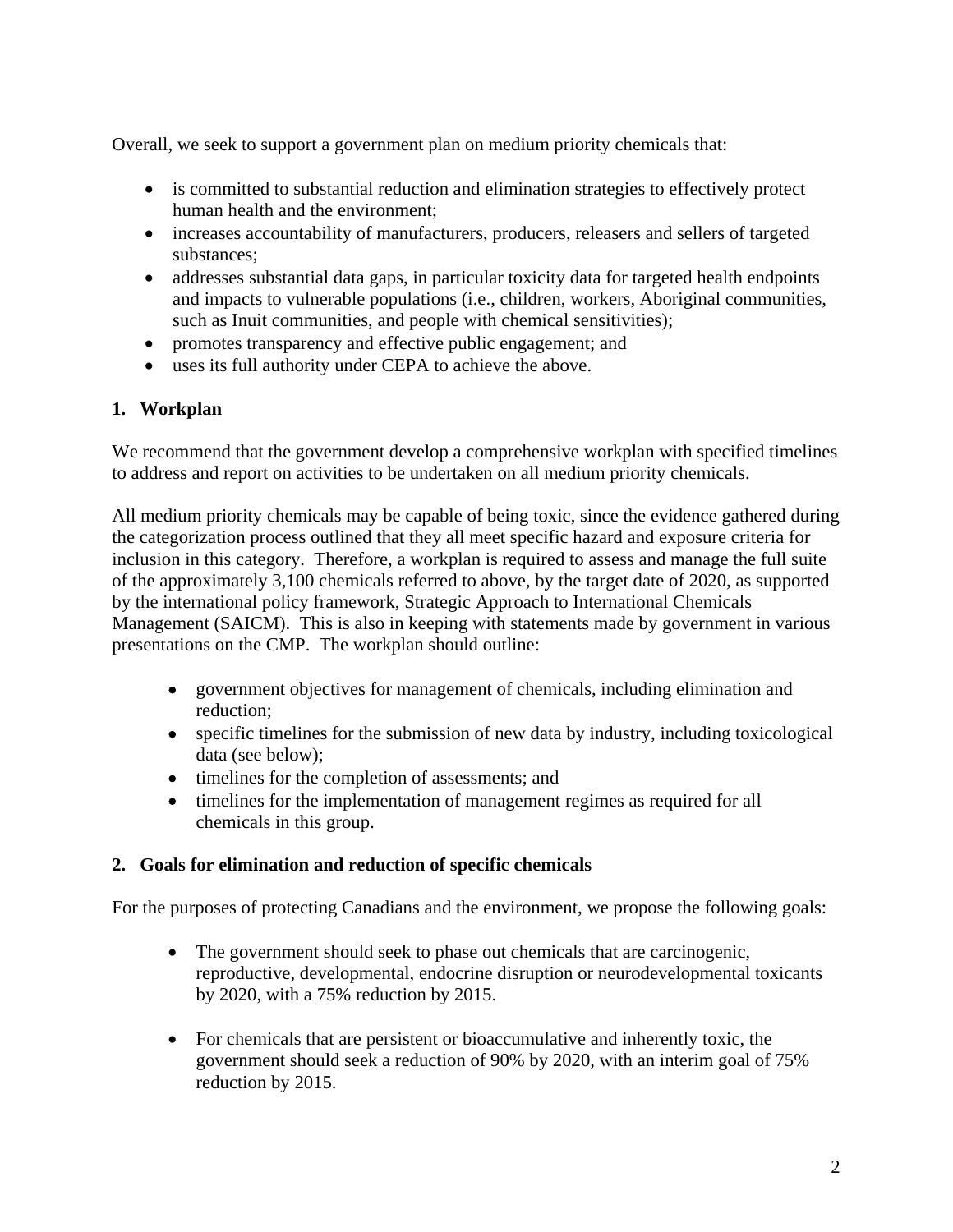## **3. Batches**

Grouping high priority substances in batches, to be assessed and managed at predetermined intervals according to a set timetable, worked reasonably well in the Challenge phase. Members of the public, ENGOs, Aboriginal representatives, government assessors and managers, and industry had a reasonable amount of time to prepare or respond to requests for information, draft and final risk assessments, and draft and final risk management scope documents, although the frequency of the release of batches was challenging at times.

## **4. Sectors**

In our view, the sector approach is limited as it may not consider the full scope of uses and impacts of any given chemical used in the sector on health and environment. We recommend that if the sector approach is used, special care is taken to ensure that the full range of uses and impacts of each chemical, wherever and however used, are taken into consideration.

Furthermore, based on the activities undertaken within the petroleum sector approach, the level of engagement, transparency and input by the public has not worked at all well to date in the Challenge phase. There has been little transparency as to how this group of substances is being handled. Information was placed on the CMP website only recently, and it does not contain the process or timelines for the release of assessments. The presentation at the SAC meeting on June 18, 2009 was helpful, but it was very disconcerting to learn, in light of the government's efforts to promote effective and transparent public engagement, that the first set of assessments would come out in December 2009, covering 55 chemicals. This information is not on the CMP website, and the assessments will come out right in the middle of the high priority batch process, leaving interested parties almost no time to respond. We recommend that if more than one approach is taken to assess and manage the medium priority substances, the approaches be integrated in an overall workplan so that the scheduling and timelines are explicitly outlined, thereby allowing full transparency.

#### **5. Accountability through the supply chain (producers, manufacturers, sellers, and releasers) using the full scope of CEPA section 71(1)(c)**

We recommend that gaps in toxicity data be addressed and that greater emphasis be placed on hazard in assessments.

The current approach taken by the GOC for collecting toxicity data needs to be strengthened. The categorization process showed that experimental test data are limited for many chemicals. Significant data gaps continue to exist on many chemicals, and the quality of data used to make decisions about toxicity remains uncertain in many cases. The GOC has relied on modelled data and QSARs during the Challenge phase to complete assessments (i.e. pigments and dyes). The use and reliance on modelled or QSAR data may increase the level of uncertainty regarding the toxicity of some chemicals. High uncertainty and data gaps continue to provide a significant challenge in assessors' efforts to apply the precautionary principle.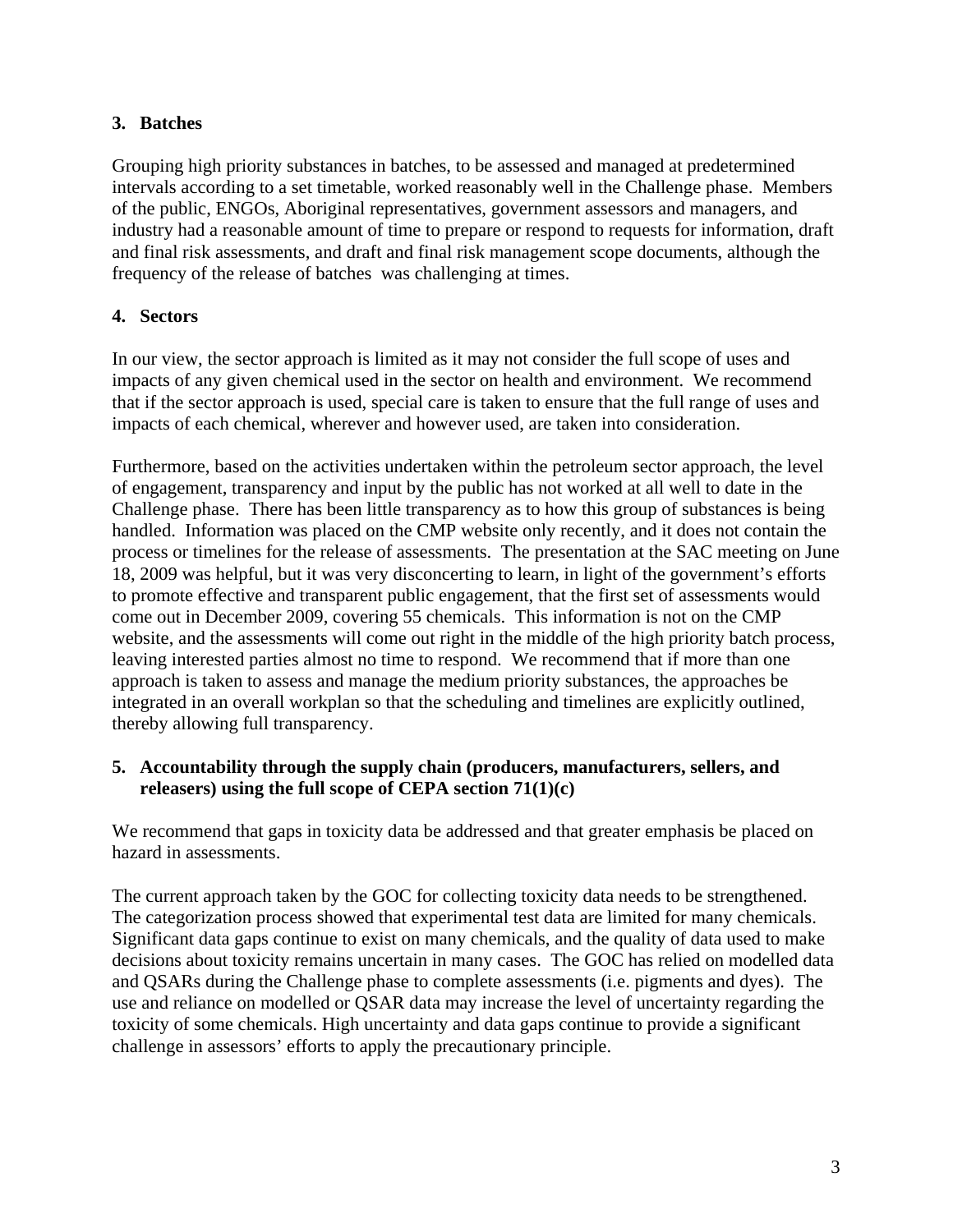The Industry Challenge has not been effective in filling the significant data gaps on high priority substances, and unless the GOC requires toxicity data from industry with respect to the middle priority substances, the situation is likely to further deteriorate. Furthermore, these gaps may have implications for other chemicals being assessed under the current process as well as "new" substances subjected to the New Substances Notification Regulations.

Greater emphasis should be placed on filling in the data gaps and reducing uncertainty, especially in light of European Union (EU) REACH legislation and possible changes in the chemicals management regime in United States. The GOC should require industry to submit specific toxicity data using section 71(1)(c) to fill in data gaps rather than relying on the use of modelled data. Specifically, the government should seek experimental data that demonstrates the safety of chemicals based on the criteria of carcinogenicity, reproductive and developmental toxicity, endocrine disruption, neurodevelopmental toxicity, persistence, bioaccumulation, and inherent toxicity.

Lack of data should not preclude the GOC from regulating these substances, and in fact, the goal should be to phase out from industrial sources and consumer products all carcinogens, reproductive and developmental toxicants, endocrine disruptors, neurodevelopmental toxicants, and persistant or bioaccumulative and inherently toxic substances, with special attention paid to substances capable of long-range transport. Accountability on the part of industry requires that it provide this additional data to demonstrate the safety of the middle priority substances to the environment and/or human health. $<sup>1</sup>$  $<sup>1</sup>$  $<sup>1</sup>$ </sup>

#### **6. Effects on and protection of vulnerable populations**

Specific attention should be paid to mandatory toxicity data submission on vulnerable subpopulations such as the developing fetus, infants and children, the elderly, workers, people of low income, Aboriginal communities and people with chemical sensitivities. The absence of such data should not be considered a good reason to take no action. Furthermore, the government's approach undertaken through the DSL Inventory update on products intended for children is limiting and does not provide information on the full range of vulnerable populations.

#### **7. Synergistic and additive effects**

 $\overline{a}$ 

We recommend that priority focus be placed on determining the possible cumulative and synergistic effects of exposure to multiple substances. The chemical-by-chemical approach leaves many questions unanswered about the hazards of multiple exposures. The lack of insight in this area continues to hamper the quality of assessments being undertaken by the government and the strength of its management proposals.

<span id="page-3-0"></span><sup>1</sup> See Principle 2 of the US EPA's "Essential Principles for Reform of Chemicals Management Legislation:" **"**Manufacturers Should Provide EPA with the Necessary Information to Conclude That New and Existing Chemicals are Safe and Do Not Endanger Public Health or the Environment." **<http://www.epa.gov/oppt/existingchemicals/pubs/principles.html>**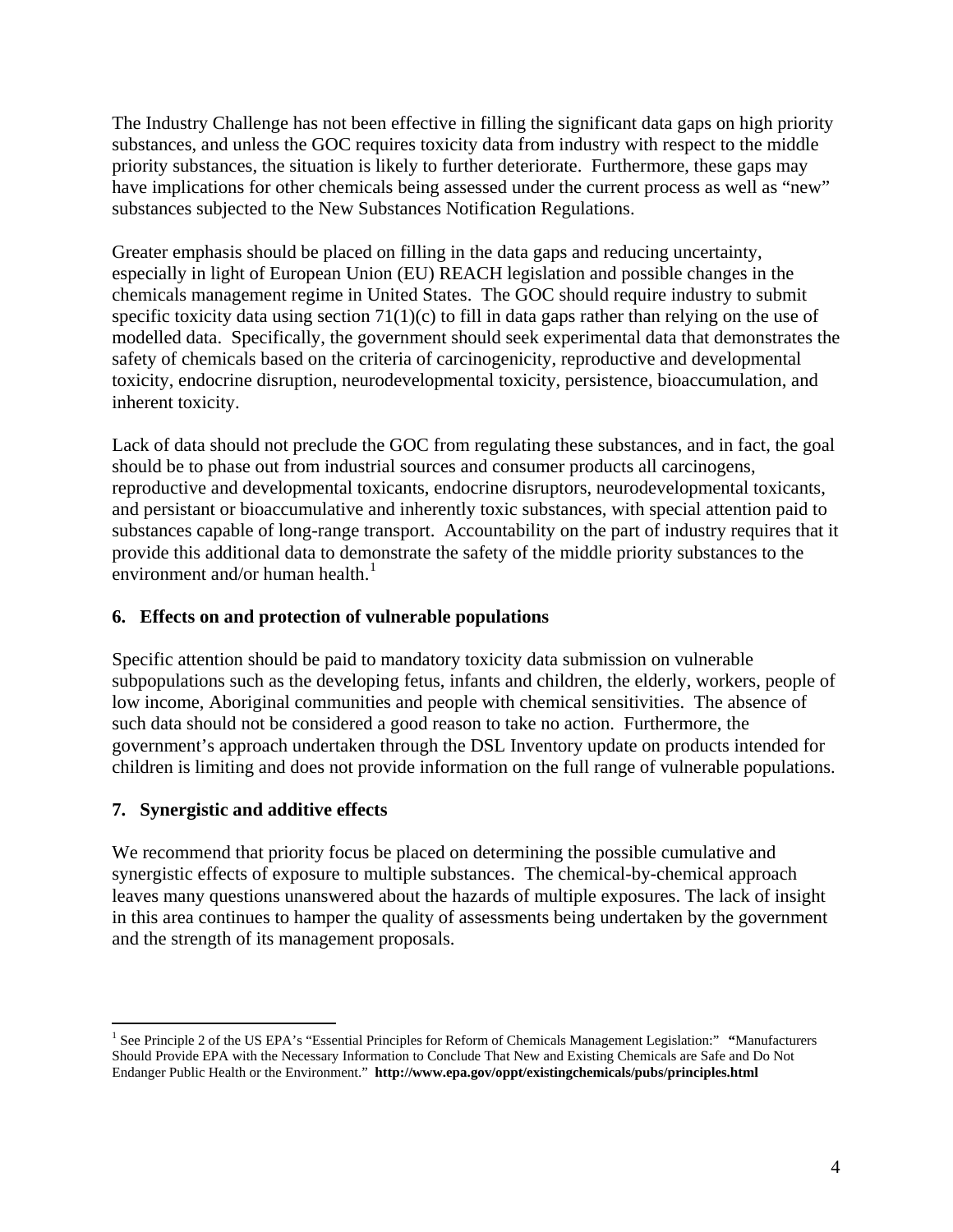#### **8. Support safe alternatives using pollution prevention strategies, including green chemistry**

If there are, at present, no safe alternatives to given toxic substances, efforts should be made to develop them. The CEPA framework does not address the need for safe alternatives to support prevention and prohibition efforts on toxic chemicals. Substantial progress can be made if pollution prevention strategies are undertaken to promote elimination of toxic chemicals. This effort should include the use of green chemistry. The area of green chemistry is emerging as an opportunity to address and replace some toxic chemicals in the market today. However, we are not aware of any substantive discussions at the policy level in Canada on the key principles guiding green chemistry. To ensure that green chemistry produces safer alternatives that do not cause adverse health and environmental impacts, substantial policy discussions need to be undertaken and research supported.

## **9. Rapid screening**

We urge the government not to apply a rapid screening tool to complete assessment on medium priority substances.

A rapid screening tool, which was applied to low priority chemicals identified through categorization, will result in on-going data gaps concerning the impact on human health and the environment of these chemicals, their fate in the environment, the route of exposure, the range of uses and applications and the quantities in use. Furthermore, the use of the rapid screening tool does not require accountability on the part of industry for demonstrating the safety of their products.

#### **10. Public engagement and capacity building**

The government must ensure broad, transparent and effective public engagement throughout the assessment and management process for medium priority chemicals. The public engagement undertaken through the initial Industry Challenge has not been sufficient and needs to be strengthened. Effective engagement by public interest organizations from health, environment, labour organizations and first nation and aboriginal communities is essential to implementation efforts on chemicals management. Experience in the Challenge phase has shown that it is imperative to support environmental, health and aboriginal groups in their capacity building and outreach work to help their constituencies engage in a meaningful way in the assessment and management of chemical substances.

Further, it is essential that the Stakeholder Advisory Council (SAC) be carried forward to this new phase of work on the CMP. The SAC was established in 2007 to provide advice to the government on the implementation of the CMP. Such an advisory body will continue to be relevant and appropriate for work to be completed on medium priority chemicals, and we recommend its continuance. However, the role of the SAC could be enhanced to enable substantial input and recommendations on key elements of the workplan on medium priority chemicals.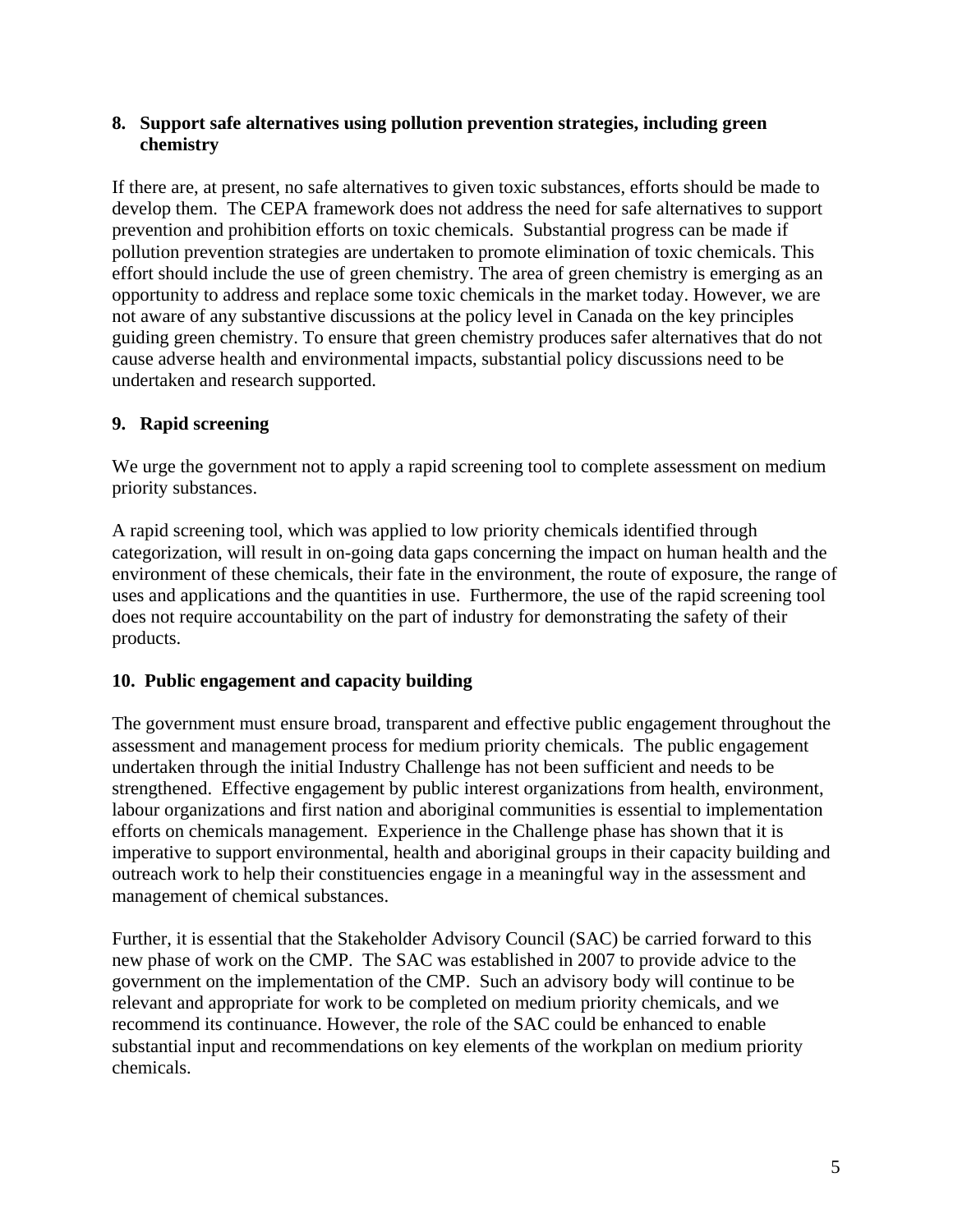#### **11. Domestic Substances List (DSL) and National Pollutant Release Inventory (NPRI)**

We recommend that DSL inventory updates and the NPRI be used to gather data on the importation, manufacture, use, volume, release and transfer of *all* the medium priority chemicals through mandatory reporting and that this information be made public on an annual basis.

As part of the data collection required for assessment and management, the GOC is undertaking an update of the DSL for the medium priority substances. (As noted above, we have not provided comments about the scope of this exercise in this letter.) Similarly, medium priority chemicals should be targeted for improved reporting under NPRI. Since the announcement of the CMP, there has been no progress to update the reporting requirements for NPRI for chemicals identified under the categorization process. This program should be updated immediately to improve reporting of releases and transfers of these chemicals in Canada. Furthermore, reporting thresholds should be lowered to ensure that all releases or transfers of these substances are tracked and reported to the public.

## **12. CMP Annual Report**

Similar to the CEPA Annual Report, a report to outline the progress on assessment and management of chemicals should be released to the public for comment on an annual basis. An annual report can be a significant resource to identify areas of success and areas of possible improvement for managing toxic chemicals. An annual report can also outline the roles of the various federal laws focused on toxic substances in implementing management activities on CEPA toxic substances.

#### **13. Funding**

There are two issues relevant to funding. First, the assessment and management of the medium priority substances is a very large undertaking. We recommend that the GOC provide Environment Canada and Health Canada with additional funding for this specific purpose, similar to the funding provided for the Challenge phase for high priority substances.

Second, it is equally important that adequate resources are directed for public engagement in the process (see number **10**, above). The involvement of stakeholders in the discussions of the Stakeholder Advisory Council has been a major vehicle for providing input on government efforts, and the current federally-funded capacity building projects have been essential for outreach and helping constituencies engage in a meaningful way in the CMP process. However, we recommend that additional funds be provided to address specific issues and emerging proposals made by government throughout the CMP process.

We would welcome the opportunity to discuss the above elements in greater detail. You may contact us at the numbers below.